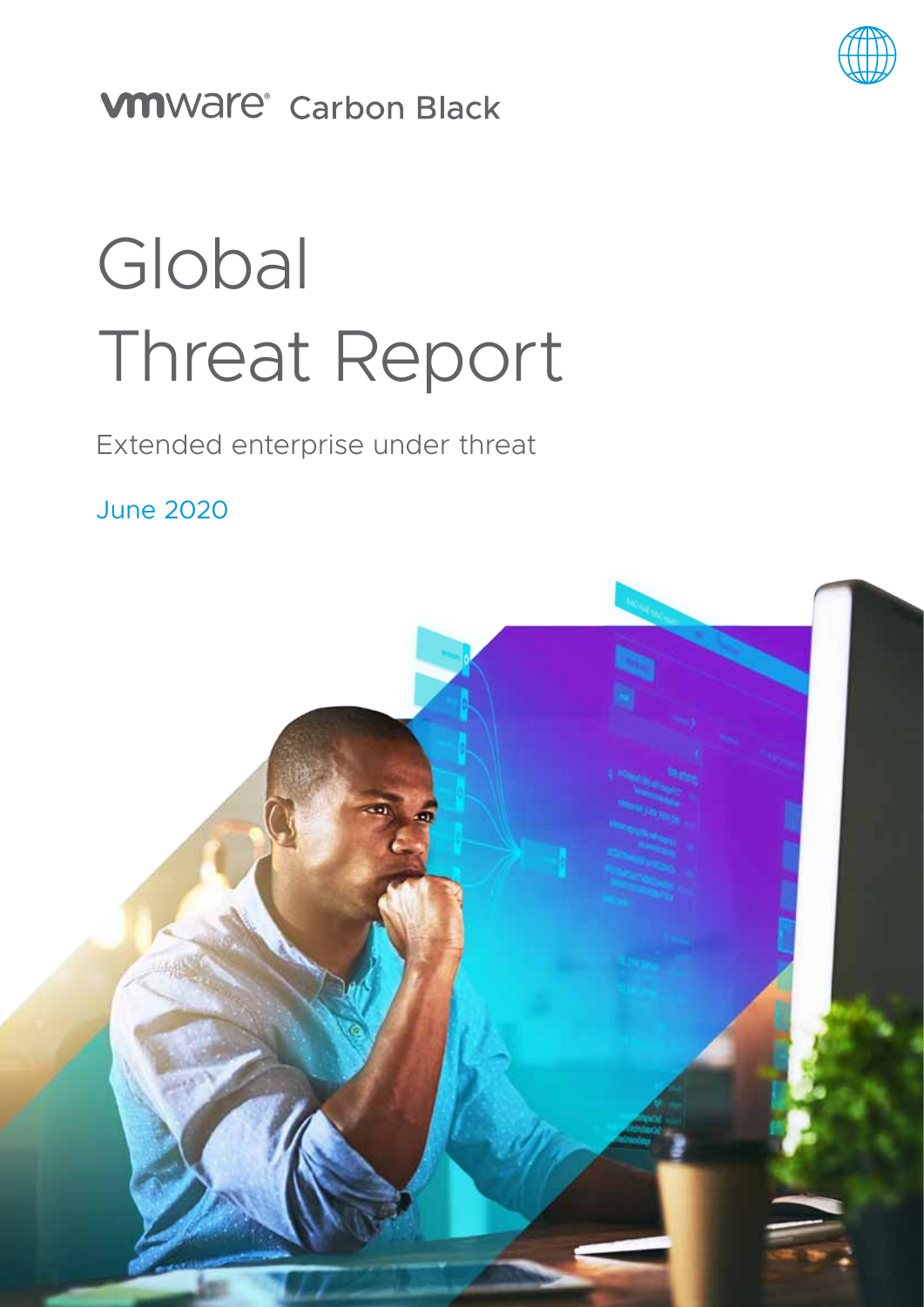|  | Foreword                              | 3                 |
|--|---------------------------------------|-------------------|
|  |                                       |                   |
|  | How have attack volumes changed?      | 8                 |
|  | What gaps has COVID-19 revealed?      | 9                 |
|  | What are the biggest threats?         | 11                |
|  |                                       |                   |
|  | Attack volumes and sophistication     | $12 \overline{ }$ |
|  | Attack types and breach frequency     | 13                |
|  | Breach causes and consequences        | 14                |
|  | Threat hunting and budget plans       | 15                |
|  | New technology and framework adoption | 16                |
|  | Security risk perceptions             | 17                |

# Table of Contents

# Introduction

This research was conducted to understand the challenges and issues facing global businesses when it comes to escalating cyberattacks. It identifies trends in hacking and malicious attacks and the financial and reputational impact any breaches have had. It examines organizations' plans for securing new technology, for adopting cybersecurity frameworks and the complexity of the current cybersecurity management environment.

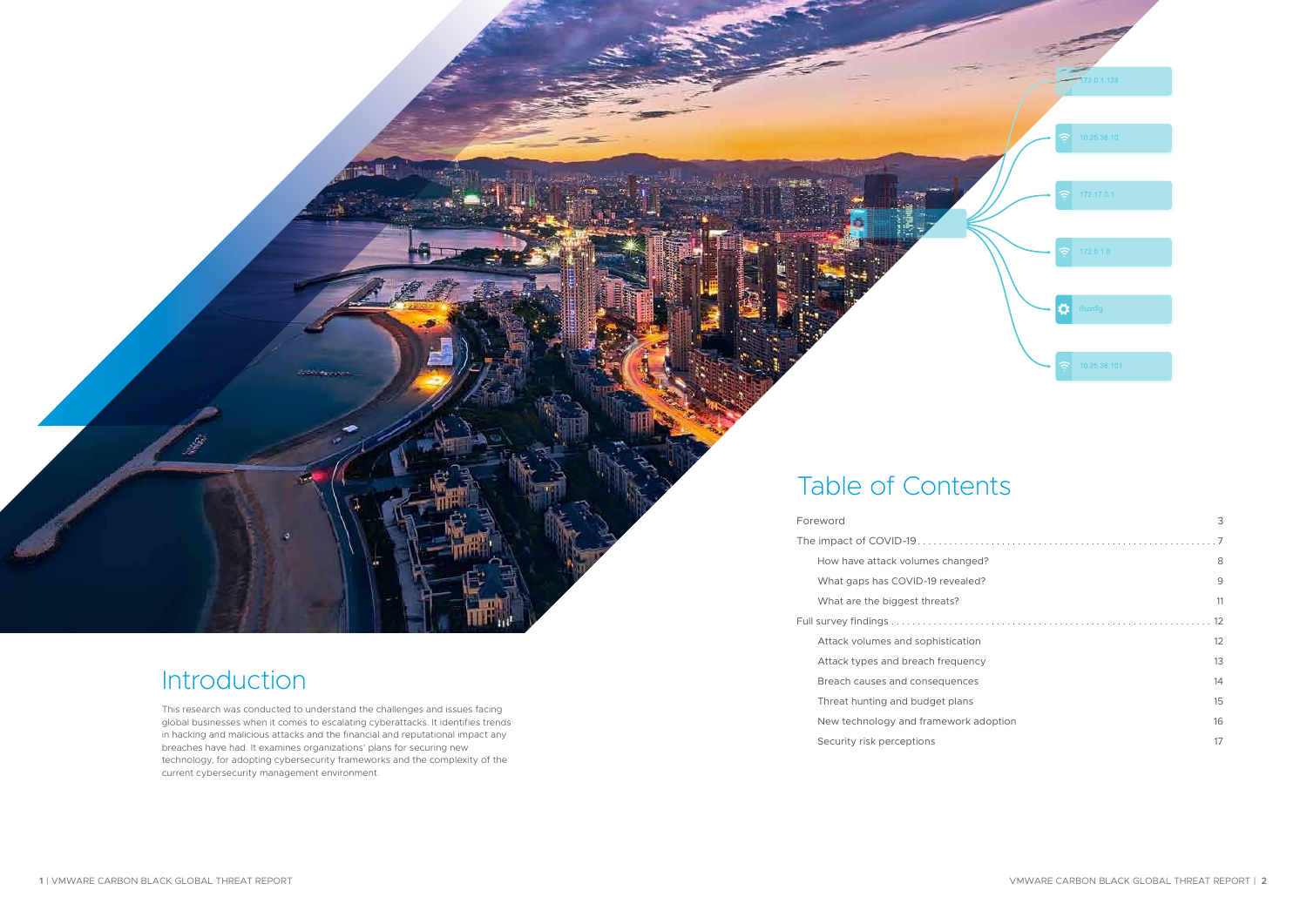

# Foreword

The global cyber threat landscape has escalated. In this, our third Global Threat Report, we find that attack frequency has reached unprecedented levels; 90% of security professionals said the volume of attacks they faced has increased. Attackers are employing a more diverse range of tactics and techniques than ever before as they bid to extort, disrupt and infiltrate organizations.

As a result, breaches are inevitable. Our research found that:

94% of organizations worldwide have suffered a data breach as a result of a cyberattack in the past 12 months and the average organization has experienced 2.17 breaches.

The increase in attack volume has jumped from 84% in October 2019 and 82.5% in February 2019, demonstrating a clear upward trend. At the same time, however, the number of breaches has dropped once more, down from 3.4 in October 2019.

The considerable leap in attack frequency and sustained increase in sophistication revealed in this iteration of the report shows that, however fast global businesses may be adapting to the intensifying environment, the cyber threat landscape is evolving faster. 80% of security professionals say attacks have become more sophisticated, 18% of those say they have become significantly more advanced. This confirms what VMware Carbon Black Threat Analysis Unit research has been finding: adversaries are adopting more advanced tactics as the commoditization of malware is making more sophisticated attack techniques available to a bigger cohort of cybercriminals. It's not surprising that custom malware is the joint most commonly seen attack type.

### methodology

VMware Carbon Black commissioned a survey, undertaken by an independent research organization, Opinion Matters, in March 2020. 3012 CIOs, CTOs and CISOs were surveyed from companies in a range of industries including: financial, healthcare, government and local authority, retail, manufacturing and engineering, food and beverage, utilities, professional services and media and entertainment. This is the third Global Threat Report from VMware Carbon Black, building on the previous surveys, which were undertaken in February 2019 and October 2019. The countries surveyed were: Australia, Canada, France, Germany, Italy, Japan, Netherlands, Nordics, Singapore, Spain, the UK and the US.



### THE 2020 GLOBAL CYBERATTACK LANDSCAPE

Rick McElroy Cyber Security Strategist, VMware Carbon Black

 90% of security professionals said the volume of attacks they faced has increased.



436



80%

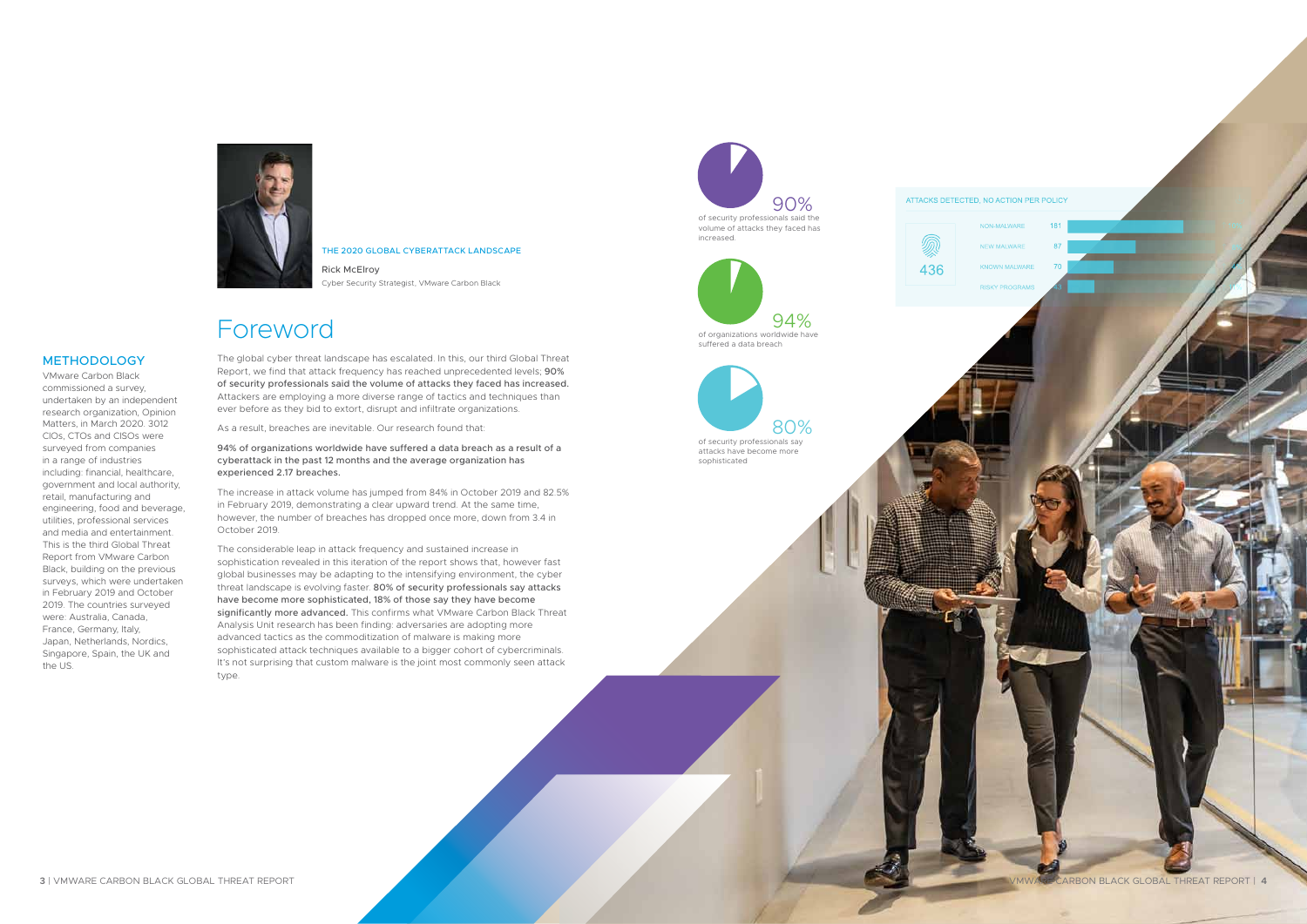



96% Plan to increase budgets



46.5% Say they will need to increase security spend and controls around 5G



8.91 The average number of different tools being used to manage cybersecurity programs

# Third Party Breach Risk On The Rise

In addition to the general escalation in intensity, this report reveals a shift in the causes of successful breaches. OS vulnerability was the most common cause of breaches, at the root of 18% of compromises. Third party application breaches were joint second on the list, leading to 13% of breaches. Island hopping, despite only featuring in 4.5% of attacks experienced, shared second place as the most common cause of breaches, at the root of 13%. Furthermore, 7% of breached businesses had been compromised via their supply chain. Clearly, the extended enterprise ecosystem is generating considerable security concerns.

At the other end of the scale, breaches from direct attacks through ransomware and phishing have dropped considerably. In October 2019, phishing caused 34% of breaches and ransomware accounted for 18%. This time they each accounted for only 6%. It appears that unsophisticated "spray and pray" tactics are being rejected in favour of accessing networks undetected and gaining persistence for longer term campaigns.

## Reputations And Profits Are In The Firing Line

As public awareness of data protection rights has grown, and regulatory fines have hit the headlines, so the impact of breaches continues to be felt. Security professionals feel that the reputation of their business is more likely to be affected by a breach, with 70% saying they had suffered image damage.

# Budget Rises Are Robust, But Will Spending Be Strategic Or Tactical?

# Split Over The Value Of Security **Frameworks**

Security professionals worldwide are responding to the uptick in cyber threats by boosting cyber defense spending, more of them than ever before told us that they are expecting to increase their budgets. 96% plan a greater spend, up from 90% in October 2019 and 88% in February 2019.

Where that spend will be directed is an interesting question. Respondents told us unequivocally that threat hunting is paying dividends and increasingly being recognised for its value in identifying malicious actors already in the system, so it seems likely this investment will continue, but what of emerging risks?

In our October 2019 survey, 92% of respondents said they had security concerns around the implementation and management of digital transformation and 5G. But, when it comes to the crunch, opinion is split on the need for security spending. 46.5% say they will need to increase security spending and controls, while 48% won't be focusing their budgetary increases on securing 5G.

# A Complex, Crowded, Multi-Technology Environment

Perhaps this is because they're already supporting multiple security technologies. Respondents are using an average of 8.91 different security tools to manage their security program. This indicates a security environment that has evolved reactively as security tools have been bolted on to tackle emerging threats, not built-in. This has resulted in siloed, hard-to-manage environments that hand the advantage to attackers from the start; evidence shows that attackers have the upper hand when security is not an intrinsic feature of the environment. As the cyber threat landscape reaches saturation, it is time for rationalization, strategic thinking and clarity over security deployment.

Visibility and validation of security posture can be significantly enhanced by the application of the MITRE ATT&CK® framework, but it seems the jury is still split on the relevance and value of this approach. 80% worldwide are aware of it, but only 56% plan to use it to validate security posture, demonstrating that there is still work do to establish this framework as the gold standard among enterprises.

# Workloads/Applications Top Breach Risk List

The main concern for cybersecurity professionals globally is workload/applications, cited as the biggest risk for 35% of them. This is perhaps not surprising in light of the jump in third party app-related breaches. As businesses run more and more apps in a bid for flexibility and productivity gains, ensuring their security will become of critical importance.

### Consensus Between Territories

What was striking about this edition of our research project was the broad consensus between different countries. More geographies than ever before reported their highest ever figures for attack volume increases and subsequent breaches, while budget increases are also at their highest. What this really shows is that cyber defense is a borderless challenge on a global scale. The analysis below highlights the key statistics and outlying responses of interest.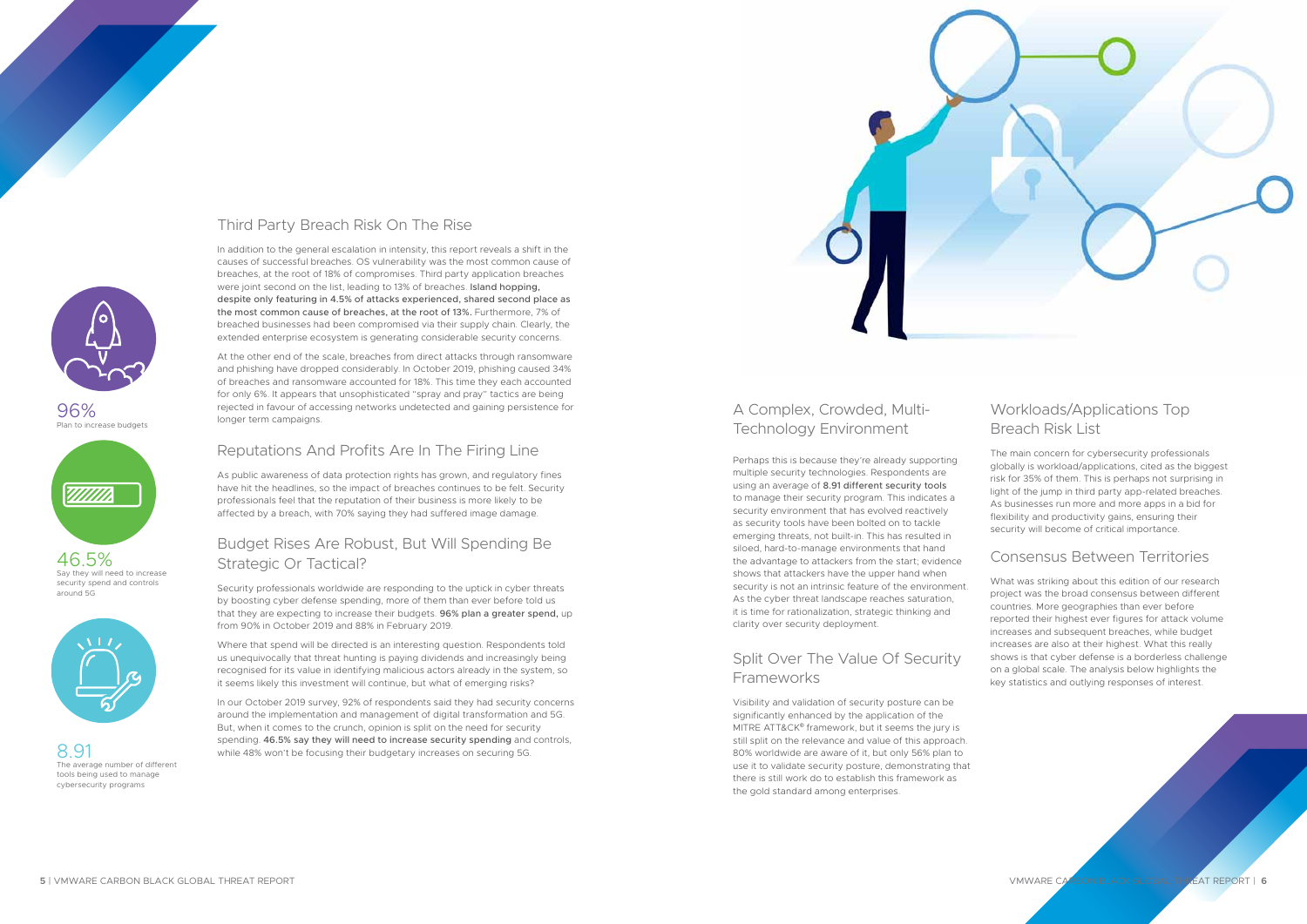

# The Impact Of COVID-19

When we conducted our primary research for this edition of the VMware Carbon Black threat report, the impact of COVID-19 was only just beginning to reverberate across the globe. In the interim period, as we analysed the results, it became clear that the rapid escalation of the situation meant it would be disingenuous to present the research without attempting to include a measure of its effect on cyber security and the cyber threat environment. Therefore, we went back to our CISOs with supplementary questions to understand the immediate impact and what cybersecurity professionals are seeing on the ground as they work to adapt to a fast-changing scenario. We are grateful to all those who took time to respond during this critical period and believe that the information obtained will prove valuable in informing the cybersecurity response going forward.

We hope you find our third Global Threat Report useful and informative.

# COVID-19 **Supplemental** Research Findings

1002 global respondents from March to April 2020 including UK, USA, Singapore and Italy

The sudden global shift to homeworking due to COVID-19 has both increased cyberattack activity and exposed some key areas for security teams to address and learn from going forward. Our COVID-19 research has found that the vast majority are facing an uptick in cyberattack volumes due to employees working from home, and COVID-19 related malware is making its malicious presence felt.

Out of the four countries surveyed Singapore respondents were most likely to report increases in attacks, with 93% saying this, followed by the UK with 92%, then Italy 90.5% and lastly the USA with 88%. That said Italy witnessed the highest percentage of attack increases (14%) in the between 50 and 100% scale, compared to the UK which experienced the lowest in this category (50 to 100%) with 2%. The US was the highest in the 25-49% category, with 28% of respondents saying they had seen attack increases on this scale.

The predominant gaps identified in disaster recovery planning revolve around communication with external parties such as customers, prospects and suppliers, as well as in IT operations themselves and challenges around enabling the remote workforce and communicating with employees.

Those who had delayed implementing multi-factor authentication face challenges, as inability to institute it is now the biggest threat faced by more than a quarter of our respondents worldwide. As we adjust to a new normal of increased remote working and its associated threats, IT teams will face the challenge of extending security protection into employees' homes.

# Has The Overall Number Of Typical Cyberattacks On Your System Changed As A Result Of More Employees Working From Home?

A staggering 91% of all global respondents stated that they had seen an increase in overall cyberattacks as a result of employees working from home.

7% of respondents reported that these had increased by between 50 and 100%. Just under a quarter (24%) recounted that attack volumes had gone up by between 25 and 49%.

Three people out of 1002 stated that they did not have more of their employees working from home than usual beacuse of COVID-19.

14.5% of media and entertainment companies witnessed attack increases of between 50 and 100%. Retail was also high at 13% for this category. 45% of those in retail also reported increases between 25 and 49%. This was followed by manufacturing and engineering with 33%.

41% of companies with 501-1000 employees reported high attack increases of between 25 to 100%.

Just over a quarter (26%) of those with IT team sizes of more than 100 witnessed increases between 50 and 100%.

18% of those with IT team sizes between 41-50 conveyed increases of between 50 and 100%.

# 91%

of all global respondents stated that they had seen an increase in overall cyberattacks

"Attackers are employing a more diverse range of tactics and techniques than ever before as they bid to extort, disrupt and infiltrate organizations."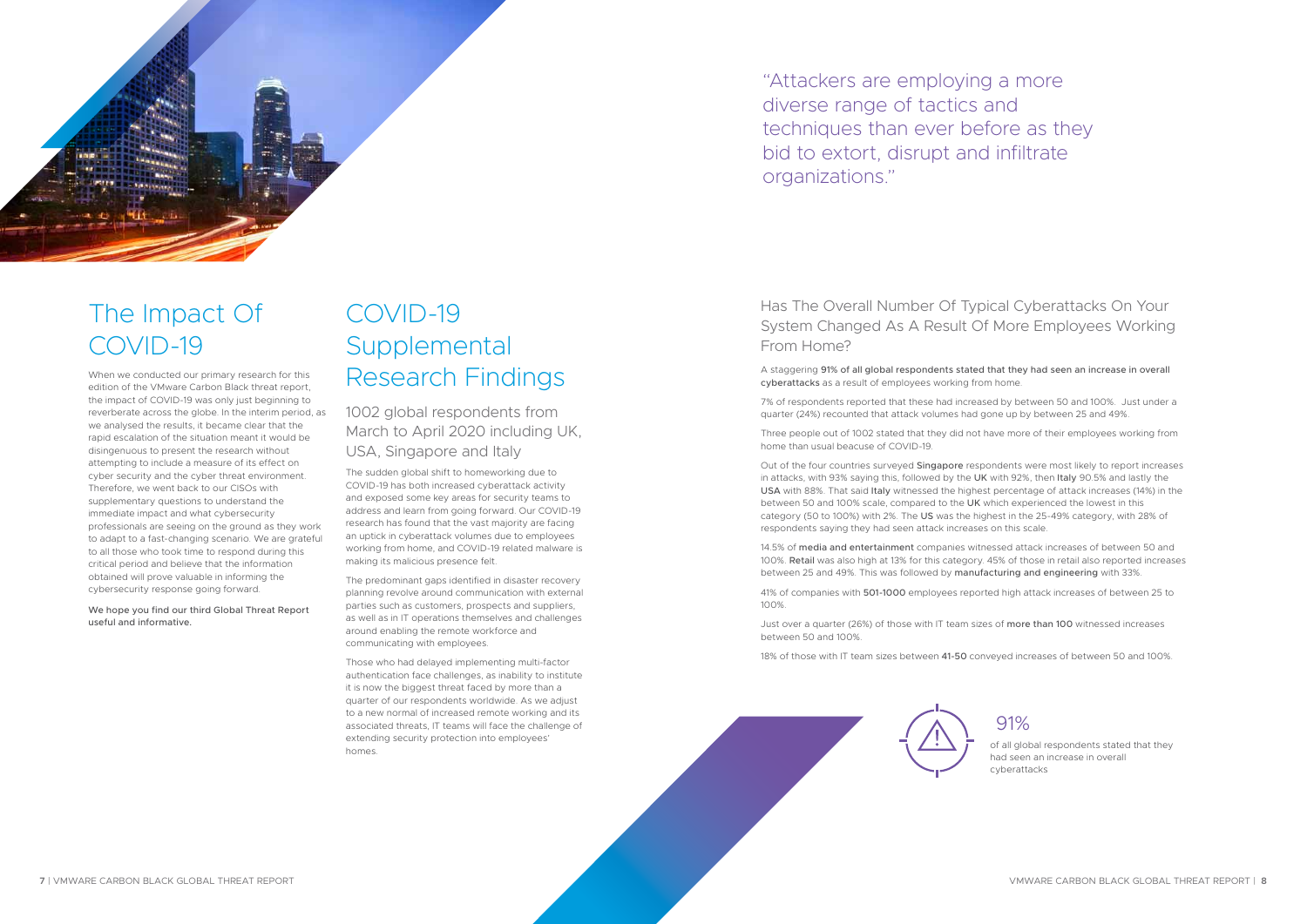**9** | VMware Carbon Black Global Threat Report VMware Carbon Black Global Threat Report | **10**

**TELE** 

**Different** 

**TITAL** 

WA CI

What Gaps If Any Did COVID-19 Reveal In Your Company Disaster Recovery Planning And How Significant Were Those Gaps In Terms Of The Effectiveness Of Your Disaster Recovery Plan For The Situation?

Nearly half (48%) of global respondents surveyed reported very significant gaps around communication with their external parties including customers, prospects and partners. Overall, 84% reported gaps ranging from severe to slight in communication with external parties.

In terms of enabling a remote work force, severe and significant gaps were felt by over a quarter (28%) of survey respondents, and overall, 85% of respondents felt that there were gaps.

Over a third (35%) reported very significant gaps in disaster recovery planning in IT operations including hardware and software roll outs. Overall, 87% reported gaps, be that severe or slight, in IT operations.

In terms of recovery planning one third (33%) of respondents identified very significant gaps and 88% highlighted disparities of some kind.

Just under a third (32%) of global respondents found very significant gaps in their visibility into cybersecurity threats with an additional 38% stating that there were slight gaps.

Italy figures were higher than the other three countries in identifying very significant gaps in IT operations (41%), enabling visibility into cybersecurity threats (38%) and remote workforce (37%). The USA had the highest very significant gap impact (30%) in communication with employees, whereas Singapore scored highest (52%) in communicating with external parties. Both Italy and the UK reported the highest very significant gaps in recovery planning with 36% respectively.

Over a quarter (27.5%) admitted to severe cracks in dealing with the situation in terms of communication with employees and overall, 78.2% of respondents stated that these were either slight or very significant.

Five respondents out of 1002 opted out from answering this question stating that COVID-19 had not revealed any gaps in their company's disaster recovery planning.



### nearly half

(48%) of global respondents surveyed reported very significant gaps around communication with their external parties



Had COVID-19 revealed gaps in visibility into Cybersecurity threats?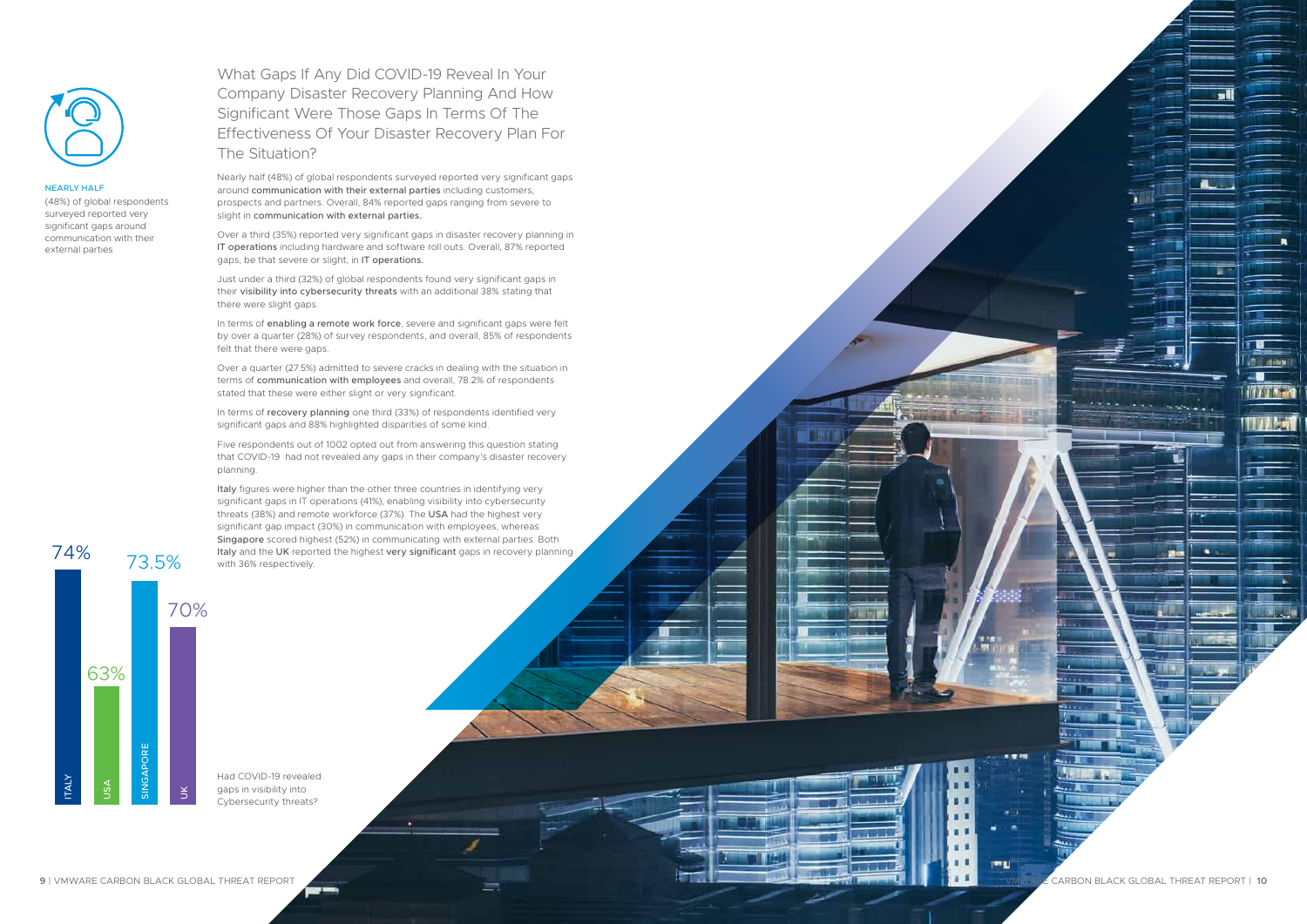Have You Seen An Increase In Cyberattacks On Your Company Company Become More Or In The Last 12 Months? If So, By How Much?

٥

A staggering 90% of organizations worldwide have seen an increase in the number of cyberattacks on their company in the last twelve months. This is a considerable increase from 84% in the October 2019 report and 82.5% in the previous February, making it the highest increase in attack frequency we have ever witnessed.

Respondents reported an average increase in frequency of 63%, and 45% overall said there had been an increase in attack volumes of between 51% and 300% - this is a jump from the October report where only 34% reported increases of this magnitude.

The majority of countries reported increases in attack volumes. The exceptions were Germany, where more than a quarter of survey respondents said they hadn't suffered any cyberattacks at all, and Singapore, where 17% hadn't suffered any cyberattacks and one fifth of respondents preferred not to say.

Despite reporting a lower level of attack frequency, the sophistication faced by organizations in Germany is the highest, with 41% of respondents saying attacks have become significantly more sophisticated. The UK is not far behind, with 39% of attacks rated significantly more sophisticated and a further 46% moderately more so.

At the other end of the scale, just 1% of respondents from France and 5% from Italy said attacks were significantly more sophisticated.

Respondents from the financial services sector are facing an above average increase in attack sophistication – 31% say attacks have grown significantly more sophisticated.



Globally, manufacturing and engineering companies are bearing the brunt of increased attack volumes, with 60% of respondents reporting attack volumes have increased between 51-300%. Half of professional services company respondents said they had seen volume increases at the same level, as did 49% of media and entertainment companies.



# Have Cyberattacks On Your Less Sophisticated In The Last 12 Months?

80% of respondents say attacks have grown more sophisticated over the last twelve months – a figure that has held steady from October 2019 (81%) and dropped slightly since February 2019 (86%). Of these, 18% said they had become significantly more sophisticated, and 62% said they were moderately or slightly more sophisticated.



29% Over a quarter of global respondents (29%) recounted the inability to institute multi-factor authentication as the biggest threat to their company.

# Which Of The Following Threats Associated With COVID-19 Have Been The Biggest Threat To Your Company So Far?

# Full Survey **Findings**

Over a quarter of global respondents (29%) recounted the inability to institute multi-factor authentication as the biggest threat to their company. Second to this was COVID-19 related malware with 15.5% and third was the inability to roll out timely software patches (13%). 10% cited phishing, 6% stated spear phishing, IoT exposure and remote access inefficiencies. Other notable threats were masquerading (4.5%), ransomware (4%) and social engineering (4%).

The inability to institute multi-factor authentication was most keenly felt by Singapore and the USA with 32% respectively. COVID-19 related malware was highest in Italy (21%) closely followed by the UK (20%). While phishing emails were highest in Singapore (12%).

The inability to institute multi-factor authentication was the biggest threat for financial services organizations with 50% claiming this to be the case. COVID-19 related malware impacted heavily on food and beverage (49%), and professional services (30%). Media and entertainment were most susceptible to phishing emails (29%).

COVID-19 related malware impacted more on small sized organisations, particularly those with 50-250 employees (43%). For company sizes of 251-500 the biggest impact was the inability to institute multi-factor authentication (46%).

## How Have Any Of The Threats Changed During COVID-19 And To What Extent?

The highest increase in threat changes during COVID-19 was with COVID-19 related malware, which saw overall threat change increases of 92%, and 53% of these increases were in the 51 to over 100% categories. Second was IoT exposure, with 89% reported threat change increases and 21% of these were in the 51 to over 100% categories. In third place was phishing emails with 89% and 24.5% of these were in the 51 to over 100% categories. Spear phishing was also significantly high with 88% overall increases in threat changes and just under a quarter (23%) of these were also in the 51 to over 100% category.

Out of the four countries Italy had the highest overall COVID-19 related malware increase of 96% with a staggering 70% reporting increases in the 51% to over 100% categories. This was followed by the UK with 93% overall and 54% in the 51% to over 100% categories.

A new family of ransomware known as Coronavirus has recently been found and there has been an upward trend in ransomware. Sadly, there has never been a better time for the threat actors to create and distribute ransomware. However, ransomware was lower than other categories with respondents reporting 67% in overall threat change increases.

29% of global respondents recounted the inability to institute multi-factor authentication as the biggest threat to their company so far. In terms of how threats have changed during COVID-19, this was relatively high with 87% reporting overall threat change increases and 24% of the respondents reporting increases between 51 and more than 100%.

### 92%

The highest increase in threat changes during COVID-19 was with COVID-19 related malware, which saw overall threat change increases of 92%,



# 90%

A staggering 90% of organizations worldwide have seen an increase in the number of cyberattacks on their company in the last twelve months.

# 80%

80% of respondents say attacks have grown more sophisticated over the last twelve months.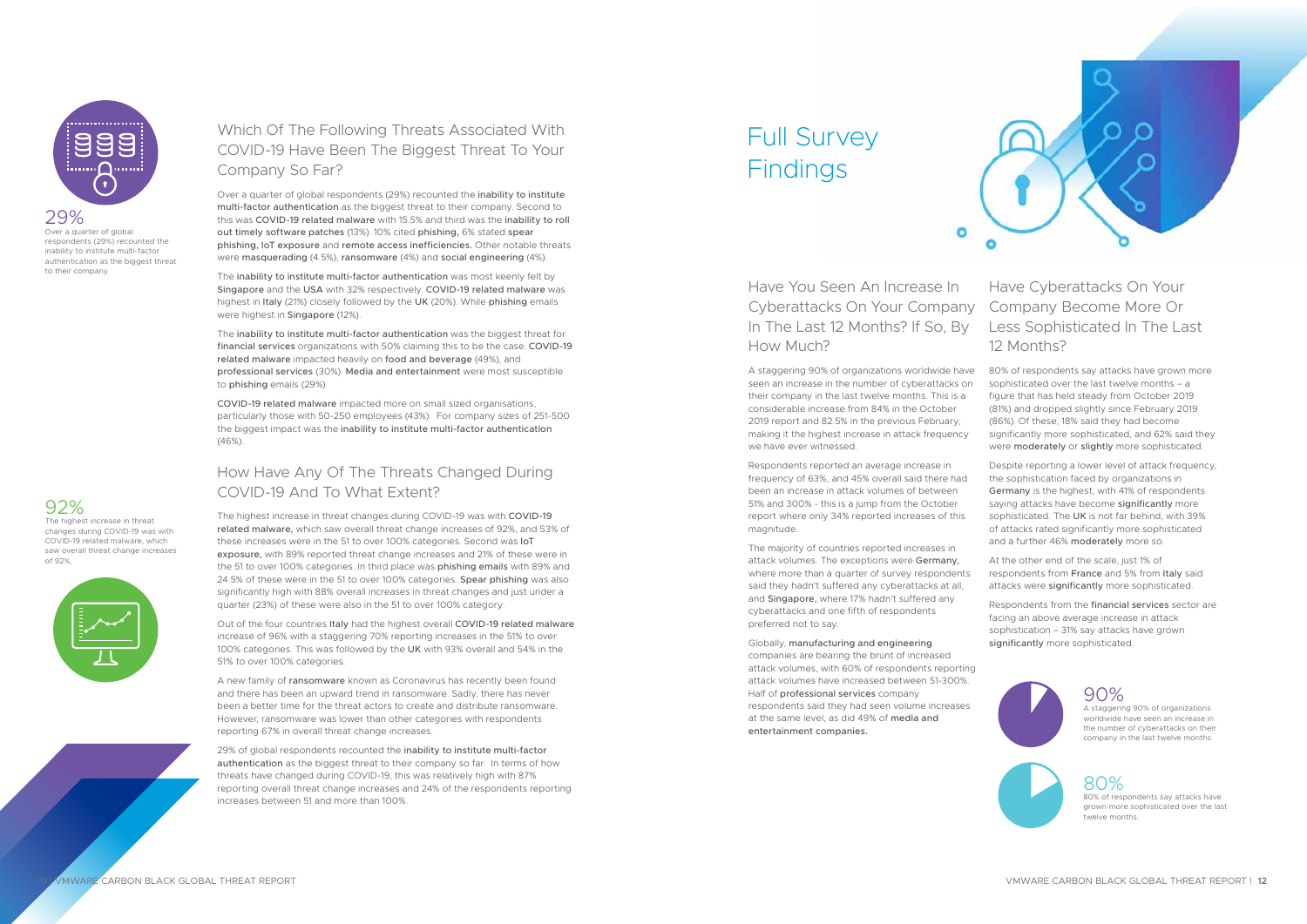

What Has Been The Most Prolific (i.e. Most Frequent) Type Of Cyberattack Your Company Has Experienced In The Last 12 Months?

Custom malware and Google Drive™ attacks (cloudbased attacks) top the table, both cited by 18% of respondents as the most frequently experienced.

The frequency of **process hollowing** attacks has more than trebled from 3% to 9.5% since October 2019, indicating a growing attacker focus on gaining undetected access to networks. Also appearing on the attack radar is island hopping, with 4.5% saying this is the most common attack type they have faced. While this figure may seem low, these types of attacks are proving effective, as later analysis shows.

Google Drive (cloud-based attacks) are disproportionately affecting manufacturing and engineering companies, with 34.5% of respondents in this sector saying they were the most frequently experienced attack type.

Financial services are at the mercy of custom malware with 45% saying this was the most frequently experienced attack type (compared with an average of 18%).

France suffered by far the highest frequency of Google Drive (cloud-based attacks) with 71% naming it most commonly experienced. Custom malware was a greater than average problem in the Netherlands (28% compared with an average or 18%)

# How Often Has Your Company Been Breached By A Cyberattack In The Last 12 Months?

94% of the CISO/CIOs that took part in our research said they had suffered a breach following a cyberattack in the past 12 months. This figure has increased notably from 88% who said they had been breached in October 2019 and 87% who said the same in February 2019.

The average number of breaches suffered by organizations is 2.17, which is a drop from 3.4 in October 2019, a positive indication that, overall, organizations are heading in the right direction. The largest group of respondents (51%) said they had suffered one breach, while almost one fifth (18%) said they had suffered two.

Breach frequency was highest in France where respondents reported 3.7 breaches on average. It was lowest in Canada with just one breach per organization.

Respondents from the manufacturing and engineering sector reported the highest average number of breaches at 2.56.

Overall, larger organizations tend to report higher breach frequencies. Respondents from companies with 5001-10,000 employees said they had suffered 3.12 breaches on average, while those with between 50,001-100,000 had 3.83 breaches.



94% of the CISO/CIOs that took part in our research said they had suffered a breach following a cyberattack in the past 12 months.

> 44% of Government and local authority respondents said they had suffered financial impact due to a breach and 18% said it had been severe. Food and beverage companies were also more likely to have suffered financial damage, with 14% saying it was severe.

# What Was The Prime Cause Of These Breaches?

The top cause of breaches was identified as OS vulnerabilities (18%) as hackers take advantage of poor patching hygiene. Joint second was third party application breaches (13%). Despite only featuring in 4.5% of attacks experienced, island hopping was equal second most common cause of actual breaches. This indicates the vulnerability of extended enterprises to attacks originating in vendor organizations. Separate VMware Carbon Black research among incident response professionals found that island hopping was a feature in 41% of the breach attempts they encountered.

Island hopping is more of an issue in sectors with large supplier ecosystems, such as the government and local authority sector (18%) and manufacturing and engineering (15%), though the media and entertainment sector also suffered from breaches in this way (18%).

US organizations have suffered more than most from OS-related breaches, a factor in 27%, while Australia and the Netherlands were more likely to have suffered a third-party application breach (both 18%). Island hopping is a big issue in Italy, accounting for 26% of breaches. Canada stood out as much more likely to have suffered a breach due to web application attacks (21%), whereas in Spain 35% of all breaches were caused by either process weaknesses or out of date security.

Surprisingly, phishing attacks dropped dramatically as a cause of successful breaches. In October 2019 phishing was the cause of 34% of successful breaches, but this has dropped to just 6%. The same was true of ransomware, which dropped from 18% to 6%.

# What Were The Consequences Of These Breaches From Financial And Reputational Perspectives To Your Company?

The percentage of respondents reporting negative financial impact following a breach has dropped from 44% to 30% stating that there had been a negative effect. 9% said that the financial impact they had experienced had been severe.

Respondents from Japan reported the highest level of severe financial impact, with almost one quarter (24%) saying this had been the result. Respondents from the Nordics reported a similar level of severity (22%). In contrast, 78.5% of French respondents and 70.5% of Netherlands respondents said there had been no financial impact at all.

The effect on reputations was more pronounced, with 70% saying they had suffered damage to their corporate image following a breach and 17% saying it was severe. This figure held steady from the October 2019 report.

The UK (31%) and Germany (33.5%) had most respondents saying they had suffered severe reputational damage after a breach.

Financial services companies saw the most reputation effect from breaches, with 34% reporting severe reputational damage.

18% identified OS vulnerabilities as the top cause of breaches



### Phishing phishing attacks dropped dramatically as a cause of

successful breaches.



say they had suffered damage to their corporate image following a breach

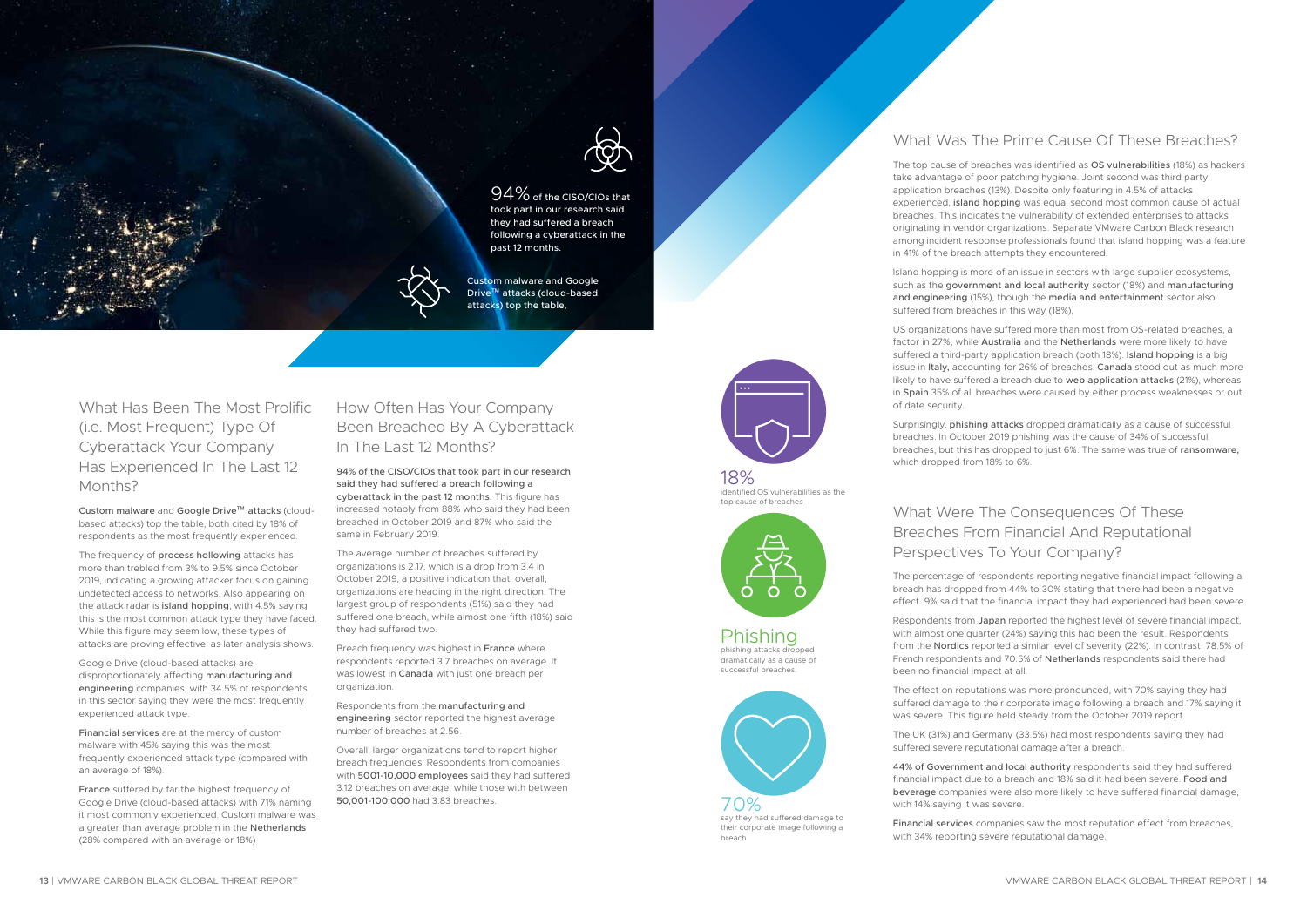How Much Are You Planning To Increase Your Budget Spend On Cyber Defense In The Next 12 Months?

96% of the cybersecurity professionals we surveyed worldwide said that they planned to increase budgets, by an average of 27%.

This is a robust uptick on October 2019, when 90% planned to increase spend and February 2019, when the figure was 88%.

Almost one third (32%) say they expect to boost budgets by 31-40%, compared with 17% who said this last time. Among these are 59% of French respondents and 47% of Singaporean respondents.

40% of financial services respondents said they anticipate increasing budgets by between 31-40%, as do 41% of those from the manufacturing and engineering sector.



# In The Last 12 Months Did Your Company's Threat Hunting Achieve A Goal Of Strengthening Its Defenses Against Cyberattack And Did The Threat Hunting Find Malicious Cyberattack Activity You Would Not Have Ordinarily Found?

95%<br>of the CISO/CIOs we surveyed worldwide said they were planning to 8.91

Threat hunting is becoming ubiquitous, with 88% of respondents using it as part of their cybersecurity strategy. It is also proving effective; overall 86% said it had strengthened their company's defenses, with one quarter saying it significantly strengthened them.

80%<br>were aware of the MITR ATT&CK® framework

There were some notable regional variations, however. Threat hunting was not popular among French respondents, with 67% saying they had not threat-hunted at all. Similarly, one quarter of Japanese respondents and 24% of those from the Netherlands had not used threat hunting in the last year. In contrast only one respondent from the UK and one from the Nordic region said they hadn't threat hunted. This was borne out in the figures finding significant evidence of malicious cyber threat activity: 65% of UK organizations and 44% of Nordics respondents found significant evidence.

Financial services respondents found the most defense strengthening from threat hunting, with 96% seeing a security benefit. They were also the most likely to find significant malicious activity within their networks.



adopt 5G over the coming 12 months,





In The Next 6 To 12 Months Are You Adopting 5G And Do You Have To Increase Security Spend And Controls To Adopt It *(i.e. Are You Making Net New* Investment Based On This New Risk)?

95% of the CISO/CIOs we surveyed worldwide said they were planning to adopt 5G over the coming 12 months, with 62% expecting to do so in the next six months. They are divided on the security implications.

46.5% say they will need to increase security spend to manage adoption, while 48% don't believe they will need to invest. 5% have no plans to adopt 5G.

All UK respondents said they were planning to adopt 5G, with 51% expecting to increase security spend. At the other end of the scale only 87% of Singaporean organizations plan to adopt 5G. 70% of respondents from France said they didn't plan to support 5G rollout with security investment, as did 55% of both Australian and Japanese respondents.

# How Many Different Security Technologies Do You Have In Place To Manage Your Security Program (i.e. Multiple Consoles, Multiple Agents, Multiple Tools)?

68% of companies have between 5 and 10 different technologies deployed to manage their security program. 20% have 11-25 different technologies.

The average number of technologies deployed is 8.91. This rises to 11 in Germany and almost 10 in Canada, while Nordics, Spain and the USA have an average of 9.



# Are You Aware Of And Do You Plan To Use The MITRE ATT&CK® Framework To Validate Your Security Posture?

Awareness of the MITRE ATT&CK® framework is high– 80% know what it is - but respondents are split over whether to adopt it. 23% are aware of it but have no plans to implement it, while 56% are aware and plan to use it.

The highest awareness was among French respondents, where 97% know about it and 87% plan to use it. Awareness was lowest in Italy where only 57% have heard of the framework and just 39% plan to use it.

Over The Past 12 Months Which, If Any, Of The Categories Below Have Required Either An Upward Or Downward Investment (i.e. Re-Prioritization Of Budget) (Tick All That Apply)

Networks lead the field, requiring adjustment by 58% of respondents, followed by workload/ applications (55%) then mobile (48%). Endpoints were lowest on the list, needing investment adjustment by just over one quarter (27%)

Respondents from France were far more likely than those from other territories to need to reprioritize investment in mobile technology, with 84% selecting this option compared with 48% on average. Italy and Singapore respondents showed greater than average concern over endpoint investment levels.

96% 96% of the cybersecurity professionals we surveyed worldwide said that they planned to increase budgets, by an average of 27%.

88%

Threat hunting is becoming ubiquitous, with 88% of respondents using it as part of their

cybersecurity strategy

36% 36% of respondents said they had found significant evidence of malicious activity thanks to their threat hunting program.